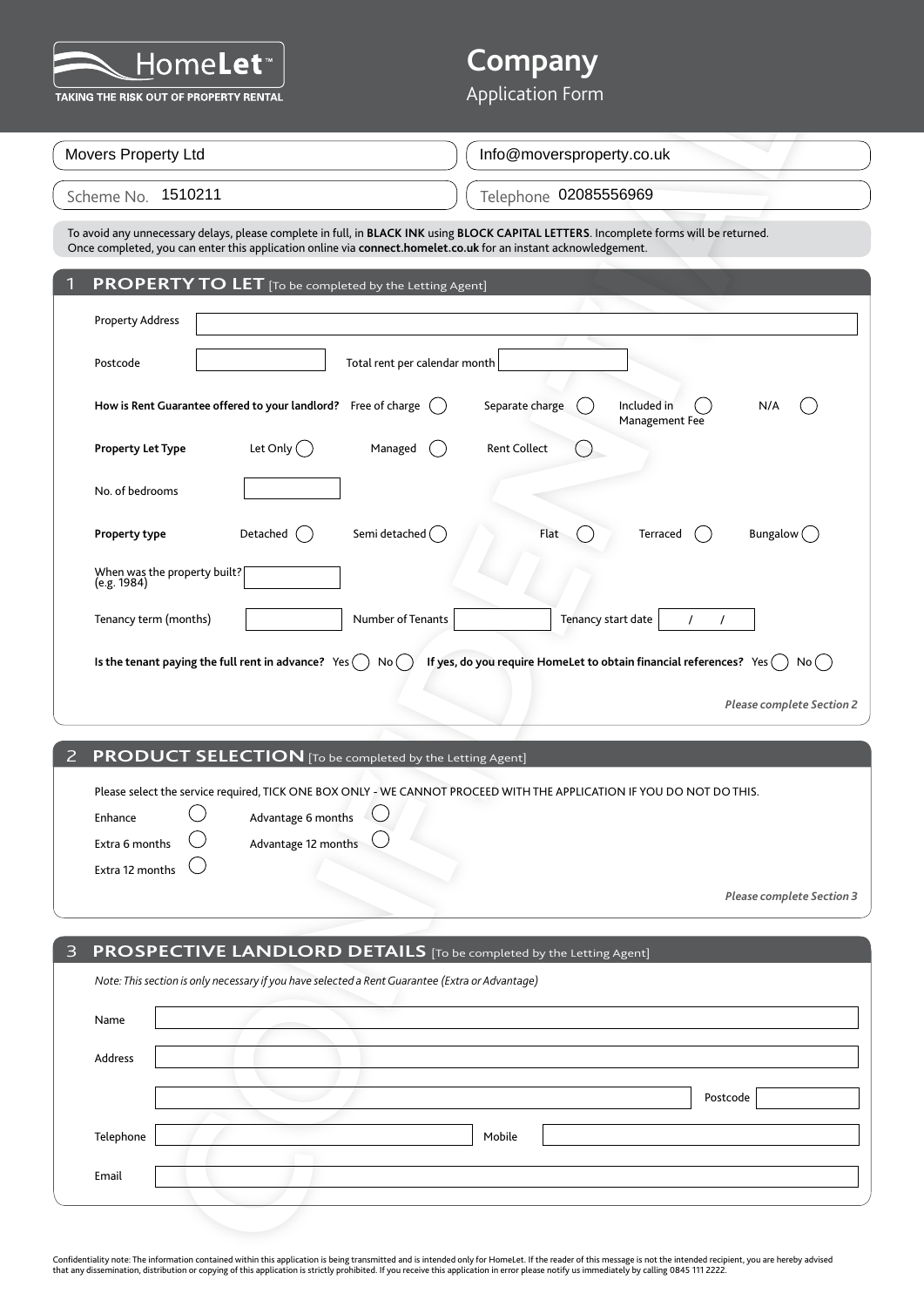

# **Company**

### Application Form

| Scheme No. 1510211                                             | Telephone 02085556969                                                                                            |
|----------------------------------------------------------------|------------------------------------------------------------------------------------------------------------------|
|                                                                | YOUR COMPANY DETAILS [To be completed by the Tenant]                                                             |
| Company name                                                   | Trading name                                                                                                     |
| Registration number                                            | Date of<br>incorporation                                                                                         |
| Title:<br>Mr<br>Mrs $( )$                                      | Miss <sup>(</sup><br>Other                                                                                       |
| Contact name                                                   | Telephone                                                                                                        |
| Registered address                                             |                                                                                                                  |
| Post code                                                      | Period at<br>this address<br>months /<br>years                                                                   |
| Company<br>trading<br>address                                  |                                                                                                                  |
| Post code                                                      | Period at<br>this address<br>months /<br>years                                                                   |
| ADDITIONAL INFORMATION [To be completed by the Tenant]<br>Name | Position in<br>the company                                                                                       |
| Who will pay the utility bills:<br>Marital status:<br>Single ( | The occupier<br>The company<br>Divorced/Separated<br>Married<br>Other                                            |
| Are you a smoker?<br>YES                                       | Do you have any pets? YES $( )$<br>NO<br>NO<br>Names and ages of any children who will be occupying the property |
|                                                                |                                                                                                                  |
| National<br>Number<br>Insurance                                | Nationality                                                                                                      |
| Passport<br>Number                                             |                                                                                                                  |
| Your next of kin (this should NOT be your spouse):             |                                                                                                                  |
| Name                                                           |                                                                                                                  |
| Address                                                        |                                                                                                                  |
|                                                                | Postcode                                                                                                         |
| Telephone                                                      | Relationship                                                                                                     |
|                                                                | Please complete section 6                                                                                        |